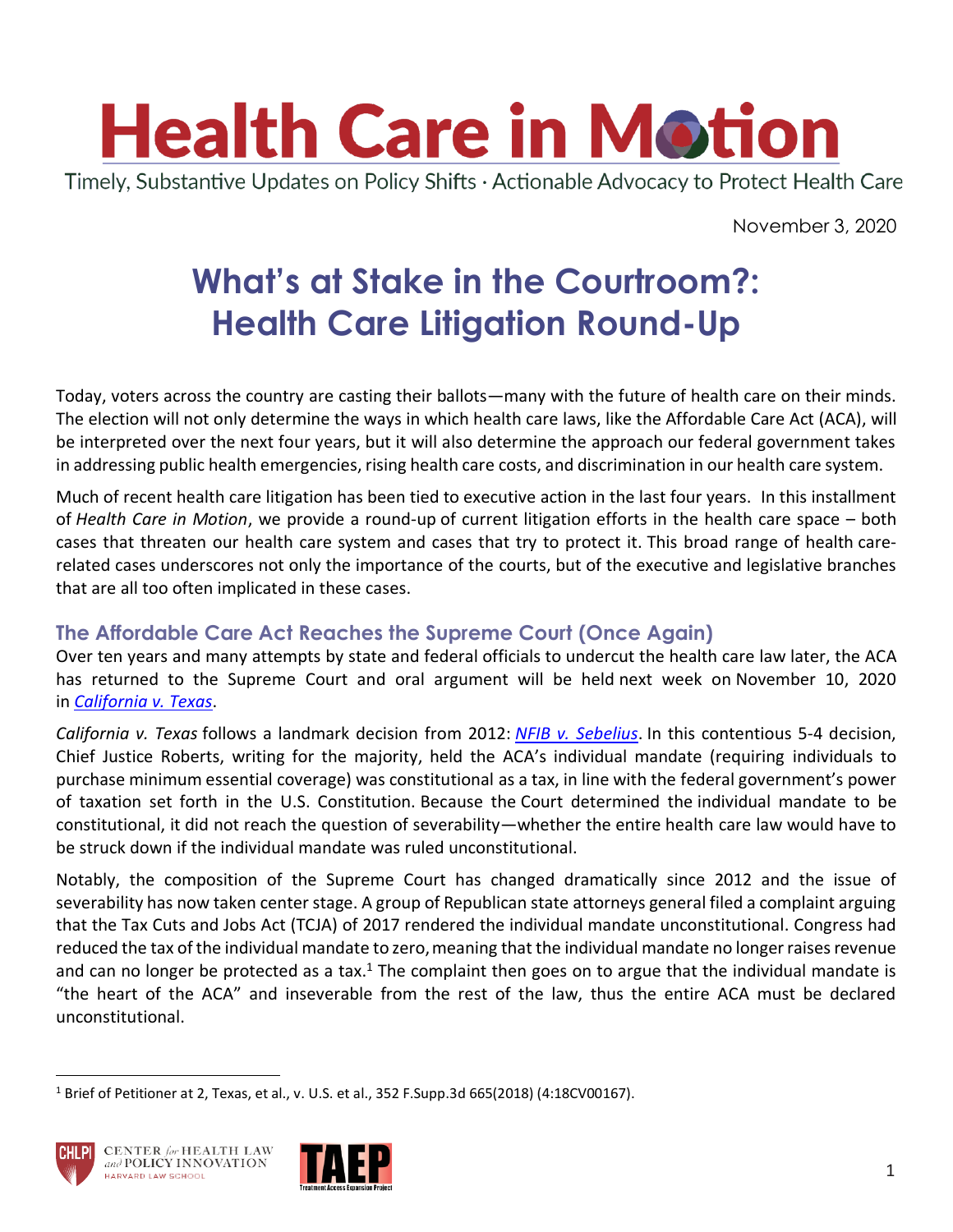The case went up to the Fifth Circuit before a panel of three judges. The Fifth Circuit affirmed the lower court's holding that the ACA, as amended by the TCJA, was no longer a legitimate exercise of Congress' taxing power when the penalty was reduced to zero. Although the Fifth Circuit held the individual mandate was now unconstitutional, it remanded the case to the district court on the issue of severability, imploring the district court "to employ a finer-toothed comb on remand and conduct a more searching inquiry into which provisions of the ACA Congress intended to be inseverable from the individual mandate." In January of 2020 the Fifth Circuit denied a request for a larger hearing with the entire Fifth Circuit and on March 2, 2020 the Supreme Court agreed to hear the case.<sup>2</sup>

#### **What Can We Expect from a Changed Court?**

With Justices Kennedy, Scalia, and Ginsburg no longer on the Supreme Court, the fate of the ACA is difficult to predict. One vote (Justice Ginsburg) from the ACA-saving majority is gone. Justice Ginsburg's replacement, Justice Amy Coney Barrett, [wrote in 2017](https://scholarship.law.nd.edu/cgi/viewcontent.cgi?article=2330&context=law_faculty_scholarship) that "Chief Justice Roberts pushed the Affordable Care Act beyond its plausible meaning to save the statute." Also worth nothing, however, is that Justice Kavanaugh recently authored a [majority opinion](https://www.supremecourt.gov/opinions/19pdf/19-631_2d93.pdf) in which he embraced the "strong presumption of severability" when one portion of a law is held unconstitutional. Another clue as to Justice Kavanaugh? In 2011, when he sat on the D.C. Circuit, Justice Kavanaugh authored a [dissent](https://scholar.google.com/scholar_case?case=12283140068462647556&q=661+F.3d+1&hl=en&as_sdt=4,130) to a challenge to the Affordable Care Act's individual mandate arguing that the federal courts did not have jurisdiction to hear the case. Although his dissent turned on an analysis of the Anti-Injunction Act (noting that the court would have jurisdiction after the mandate went into effect), it hints that Justice Kavanaugh may be more reluctant than some of his conservative colleagues to strike the law down.

#### *California v. Texas***: What's at Stake?**

With three new justices on the Court, *California v. Texas* hangs in the balance and is one of the most important cases on the docket. The ACA insures more than [22 million Americans](https://www.census.gov/library/publications/2019/demo/p60-267.html) and with an ongoing pandemic reliable health insurance is [more important than ever.](https://www.cbpp.org/health/health-care-lifeline-the-affordable-care-act-and-the-covid-19-pandemic) States that have expanded Medicaid (an option provided by the ACA) have been [better equipped](https://www.cbpp.org/research/health/states-that-have-expanded-medicaid-are-better-positioned-to-address-covid-19-and) to address COVID-19, especially among essential workers. The pandemic has exacerbated health disparities especially among low income workers and recent data indicates "the uninsured rate for low-income people with these [essential worker] jobs was about twice [as high in non-expansion states than in expansion stat](https://www.cbpp.org/research/health/states-that-have-expanded-medicaid-are-better-positioned-to-address-covid-19-and)es."

#### **The Election Implicates Health Care Litigation in More Ways than One**

While President Trump has *[indicated](https://www.npr.org/2020/09/23/916221894/trump-says-he-expect-election-results-to-end-up-at-supreme-court)* he will go to court to contest the election, the upcoming presidential election will likely have other effects on the Supreme Court's docket. Many cases seeking *cert.* could be [rendered moot](https://www.scotusblog.com/2020/09/october-term-2020-and-the-specter-of-a-lot-of-mootness/) if there is a change in administration because there is a lot of Trump-centric litigation right now. For example, one [petition](https://www.supremecourt.gov/DocketPDF/20/20-37/147638/20200716154543314_20-___%20-%20Gresham%20Philbrick%20Petition.pdf) that could be rendered moot by the election is *[Azar v. Gresham](https://casetext.com/case/gresham-v-azar-1)*, a case concerning work requirements for Medicaid recipients in Arkansas. The D.C. Circuit invalidated the Department

<sup>&</sup>lt;sup>2</sup> The Supreme Court will consolidate petitions and cases for oral argument when they are related or touch on the same issue. Here, the federal defendants of the original lawsuit agreed with the plaintiffs that the ACA was unconstitutional. In 2018, the California Attorney General and sixteen other attorneys general filed a motion to intervene in the lawsuit and defend the ACA. Their appeal of the Fifth Circuit's decision regarding the constitutionality of the individual mandate has been consolidated with the Texas Attorney General's appeal of the severability decision. Documents filed in these cases are filed under "California v. Texas" and the appeals will be heard in one oral argument.



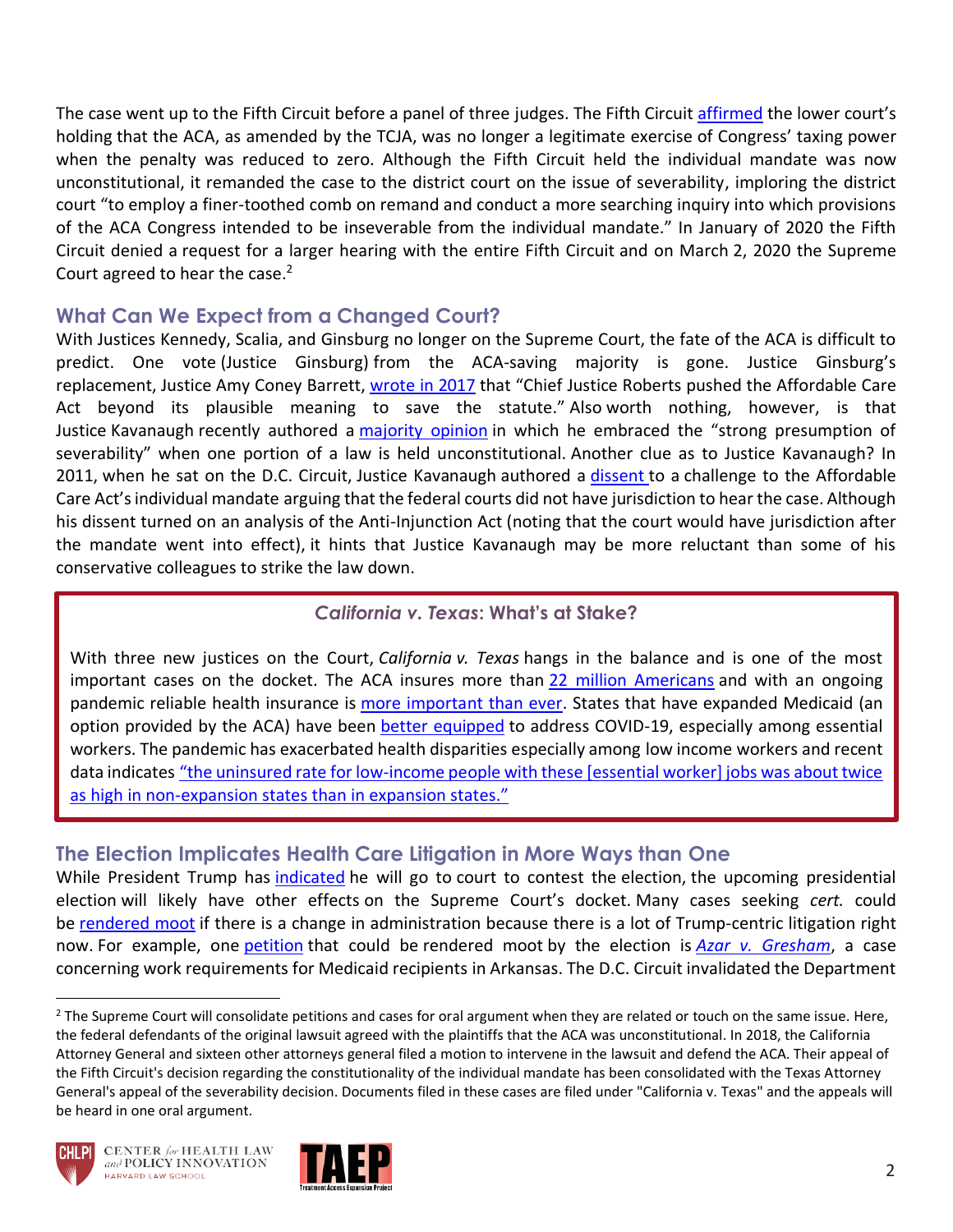of Health and Human Services' (HHS) approval of the work requirements and a new administration could simply rescind this approval, rendering the case moot.

### **The Rollback of Nondiscrimination Protections**

In addition to *California v. Texas*, the Affordable Care Act is embroiled in federal litigation surrounding the Trump administration's ["Rollback Rule"](https://www.federalregister.gov/documents/2020/06/19/2020-11758/nondiscrimination-in-health-and-health-education-programs-or-activities-delegation-of-authority) which revised HHS' prior interpretation of the nondiscrimination provision of the ACA (Section 1557). [As we discussed in June,](https://www.chlpi.org/wp-content/uploads/2013/12/HCIM_6_17_20_2020.pdf?eType=EmailBlastContent&eId=5895504a-3e86-4663-a160-c73c4cdb50ec) this rollback poses a significant threat to the health care rights of transgender and gender non-conforming people. Section 1557 prohibits health care discrimination on the basis of race, color, national origin, sex, age, or disability. The Obama administration had interpreted Section 1557's incorporation of Title IX, which prohibits sex-based discrimination, to extend protections against discrimination on the basis of sex stereotyping or gender identity.

In line with a number of other Trump-era rules repealing protections for transgender and gender nonconforming people, the Trump administration rolled back the Obama-era rule in June 2020 and removed explicit protections against discrimination on the basis of gender identity and sex stereotyping (among other protections). Ignoring the Supreme Court's recent ruling in *[Bostock v. Clayton County](https://www.supremecourt.gov/opinions/19pdf/17-1618_hfci.pdf)* which held that a sister non-discrimination statute (Title VII of the Civil Rights Act) protects individuals from workplace discrimination on the basis of sexual orientation and gender identity, the Trump administration promptly issued this Rollback Rule, interpreting Section 1557 to not extend protections to those who are discriminated against due to sex stereotyping, their gender identity, or their sexual orientation. Advocacy groups around the country filed suit.

- In *[Walker v. Azar](https://www.nytimes.com/2020/09/03/us/transgender-supreme-court-healthcare.html)*, Judge Block of the United States District Court for the Eastern District of New York issued a stay on the 2020 repeal of the 2016 definition of discrimination on the basis of sex. Judge Block requested further briefing from the parties to determine how much of the Rollback Rule should be stayed. Last week, he ruled that the stay applied to (1) the repeal of definitions for "on the basis of sex", "gender identity", and "sex stereotyping" and (2) the repeal of a particular section that requires health care providers to treat individuals consistent with their gender identities and to not deny or limit a patient's access to sex-specific care because they are transgender. The government is set to appeal.
- The plaintiffs in *[BAGLY v. HHS](https://www.chlpi.org/wp-content/uploads/2013/12/018-09.18.20-Amended-Complaint.pdf)* (supported by CHLPI) filed an amended complaint in September, arguing that the Rollback Rule "manifests a disregard for the intent of the law and the weight of contrary legal authority." The Trump administration has filed a motion to dismiss and Judge Saris of the United States District Court for the District of Massachusetts is set to hear arguments on January 26, 2021 at a virtual hearing.
- In *[Whitman-Walker Clinic v. HHS](https://www.lambdalegal.org/in-court/cases/whitman-walker-clinic-v-hhs)*, Judge Boasberg of the United States District Court for the District of Columbia issued a preliminary injunction on some of the Rollback Rule's provisions, including the enforcement of the "repeal of the 2016 Rule's definition of discrimination '[o]n the basis of sex'" and the enforcement of incorporating religious exemptions from Title IX. The government is set to appeal.

## **Other Cases to Keep an Eye On**

#### *SCOTUS Justices Threaten Obergefell on Second Day of October Term*

At the beginning of this October term, the Supreme Court declined to hear a case involving Kim Davis, the former Kentucky county clerk who refused to issue marriage licenses in the wake of *Obergefell v. Hodges*, the 2015 case that recognized the right to same-sex marriage. Published alongside the denial to hear the case was a [concerning](https://www.supremecourt.gov/opinions/20pdf/19-926_5hdk.pdf)